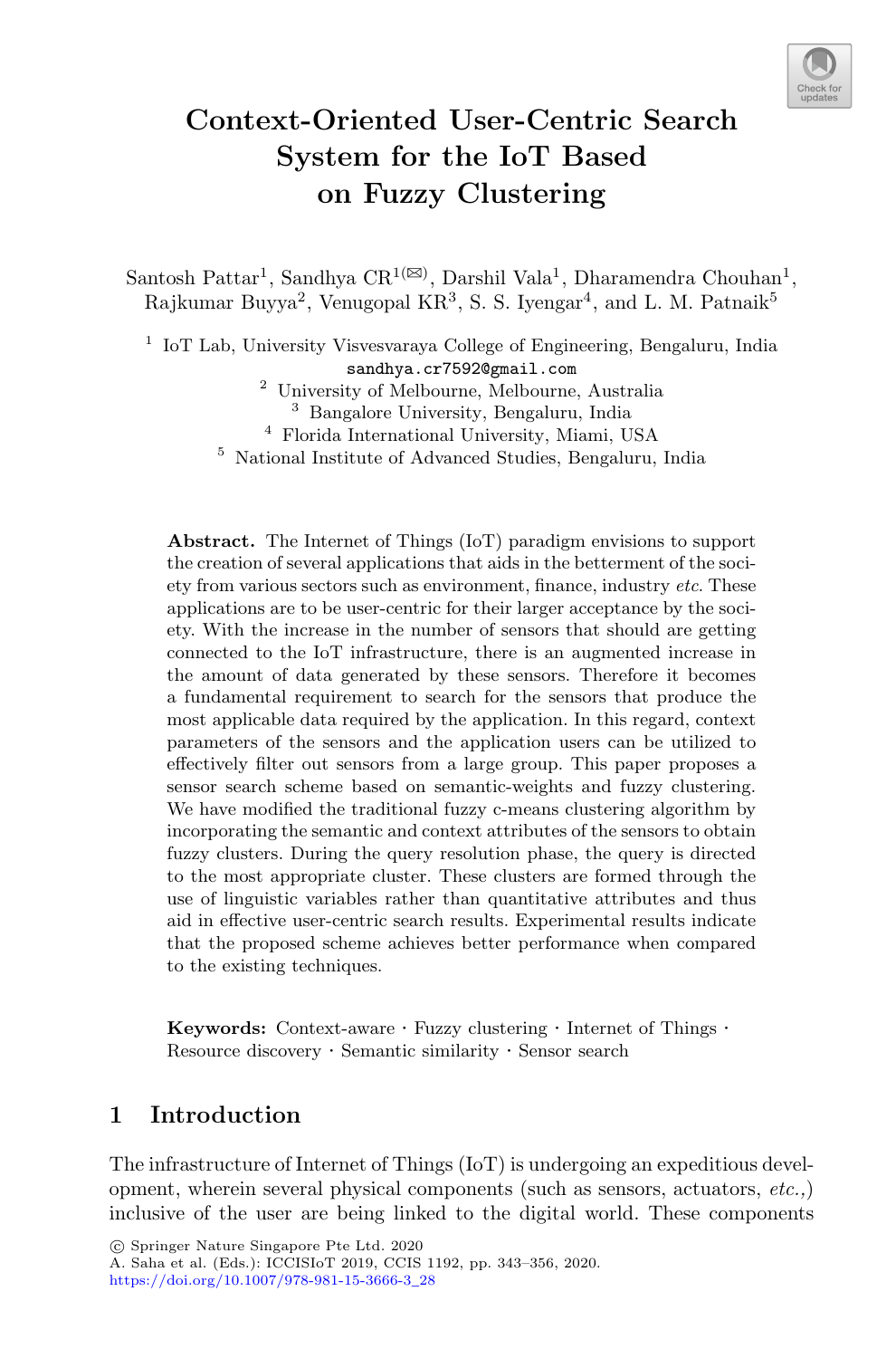collaborate to capture, analyze, communicate and exchange data among themselves, allowing the development of intelligent applications that are beneficial to human life [18]. As the number of devices being connected to the IoT environment is increasing, the volume of data that is being continuously generated and exchanged by them is also increasing. This makes it difficult for the applications to fetch the relevant IoT resource in the search space and thereby extract the required data to provide solutions. Therefore, there is a need for an efficient search system in the IoT that aids in extracting appropriate IoT resources from the huge amount of devices connected in the IoT environment [12].

In regard to an IoT scenario, the term context refers to information that describes a situation, circumstance or characteristics of an entity. Contemplating this information in the IoT search techniques, enables application users to specify their requirement in terms of sensor attributes predefined by the system. These attributes include location, accuracy, type, battery life, *etc* [16]. Although there are search techniques that consider context-based parameters of both the user and IoT devices to find the relevant IoT resources, they are prone to two main challenges namely, *i.e,* (i) performance of the search system decreases with the increase in the number of connected devices in the IoT network (scalability), and (ii) time required to resolve a given query increases with increase in the size of the search space (communication overhead).

In this paper, we focus on designing a search system for the IoT based on fuzzy logic that restructures the search space. It takes into consideration the context parameters of both the users and IoT devices. Fuzzy logic deals with linguistic uncertainty which is very sensitive and plays a vital role in processing context information. Therefore, the user need not specify the requirements through a precise quantitative value, it can rather be imprecise and also expressed using natural language [22].

The rest of our paper is structured as follows. In Sect. 2, we present the literature survey on the topics, context-based search for the IoT and fuzzy-based IoT search systems. Section 3 defines the problem statement and elaborates the importance of fuzzy logic in the IoT search systems. In Sect. 4, we describe in detail, our proposed search system. Section 5 discusses on the implementation and performance evaluation of our proposed search model and we conclude our work in Sect. 6.

# **2 Literature Survey**

In this section, we present an overview of the recent works that address the sensor search challenge in the IoT. In the first subsection, we discuss the previous studies related to the context-based search systems for IoT and in the second subsection, we illustrate the recent works that apply fuzzy theory to the IoT search applications. We put forth how our work differs from the existing works as our contributions in this field.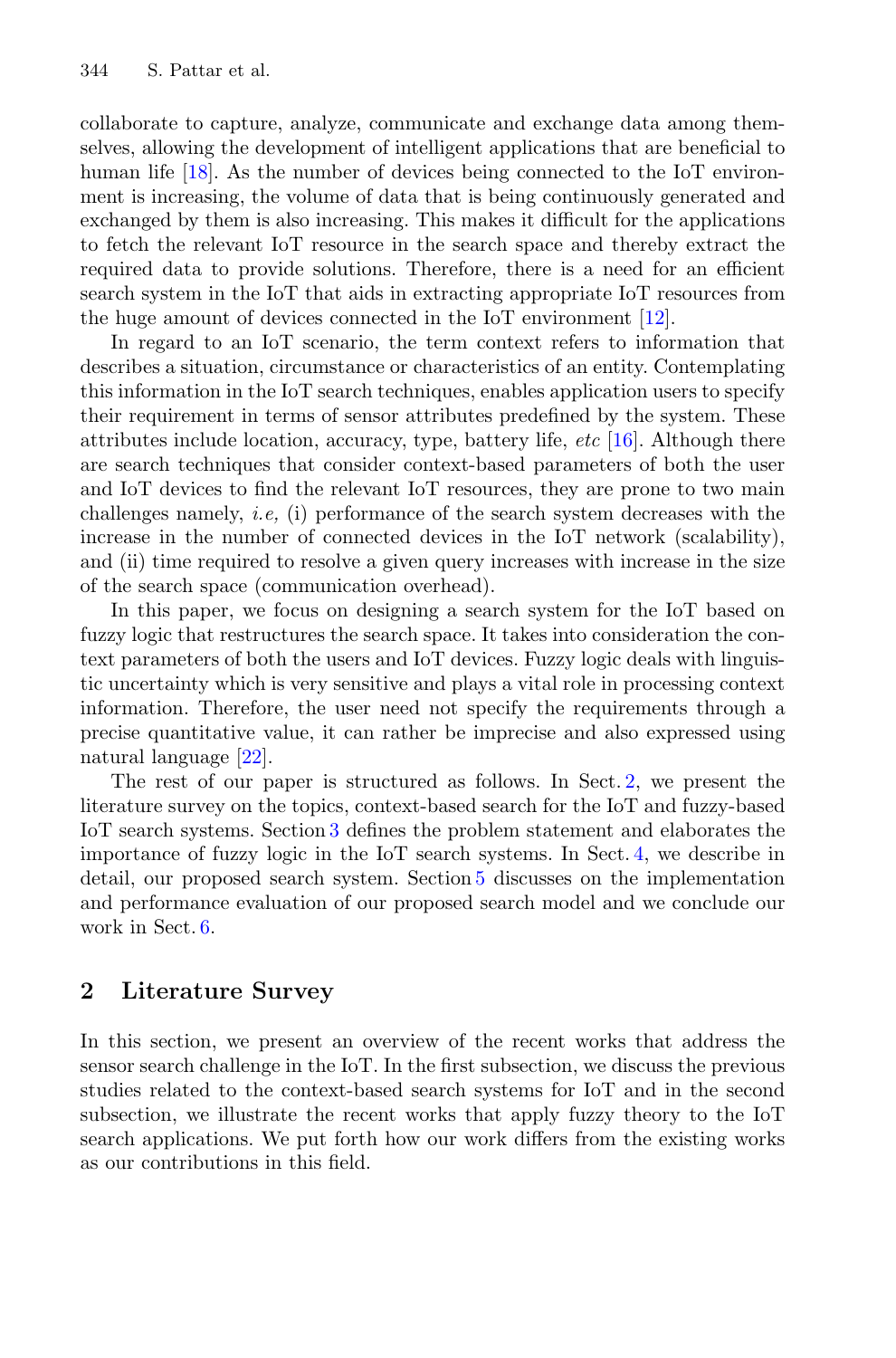#### **2.1 Context-Based Search Systems for the IoT**

Context-aware information is a core component of ubiquitous computing. A bird's eye view of the recent works on context-oriented search systems for locating the IoT resources are as follows. Search functionality becomes critical as and when more sensors are deployed into the IoT environment. To address this problem, Perera *et al.* [17] presented a model called CASSARAM, which could effectively select a small group of relevant sensors from a large group of sensors bearing similar functionality and capabilities. On receiving the input query from the user, a score called Comparative-Priority based Weighted Index (CPWI) is calculated by comparing the sensor's context property and user's priority values for each sensor in the search space. Finally, the sensors are indexed using the generated CPWI score and returned to the user. Even though this framework made significant progress, the process is extremely complex as it is inefficient when applied to a large number of sensors. To overcome this challenge, machine learning techniques can be utilized. Ebrahimi *et al.* [9] proposed an adaptive meta-heuristic cluster-based approach for sensor search that increases the scalability and efficiency of context-aware search algorithms. An ant-based clustering technique is used to create clusters containing sensors that are identical to each other based on their context properties. On receiving the query from the user, it is forwarded only to a suitable cluster that matches the query and thus returns the result to the user. This process reduces the size of search space thereby increasing the efficiency of the search technique as mentioned earlier. This method also proved to have lower execution time in comparison with CARASSAM.

#### **2.2 Fuzzy-Based Systems for the IoT**

Few recent works on fuzzy-based IoT search systems are discussed in this subsection. Based on the data generated by the sensors, Truong *et al.* [19] put forth a content-based search approach built through fuzzy theory. Although this work achieves low communication overhead, it does not provide user-centric results. Similarly, Truong *et al.* [20] in one of their other works have proposed an algorithm for computing similarity index of the sensors deployed in Web of Things (WoT) using fuzzy rules. This approach is highly accurate in computing similarity parameters between sensors of the same region but failed to compute similarity among sensors between two different regions. Jun *et al.* [21] presented a fuzzy logic-oriented information retrieval mechanism in IoT integrated Intelligent Transport System (ITS) application. However, this mechanism handles only simple fuzzy relations that are to be defined beforehand in the ontology. In Table 1, we compare the different search techniques proposed for the IoT systems.

From the above works, it can be inferred that the context-based search techniques developed by several authors could not handle user requirements specified through natural language or linguistic variables. Also, the existing fuzzy-based search algorithms lack the applicability of context parameter requirement of the user and the sensor attributes. In this regards, we have devised a search system based on context-oriented weighted fuzzy c-means clustering algorithm to reduce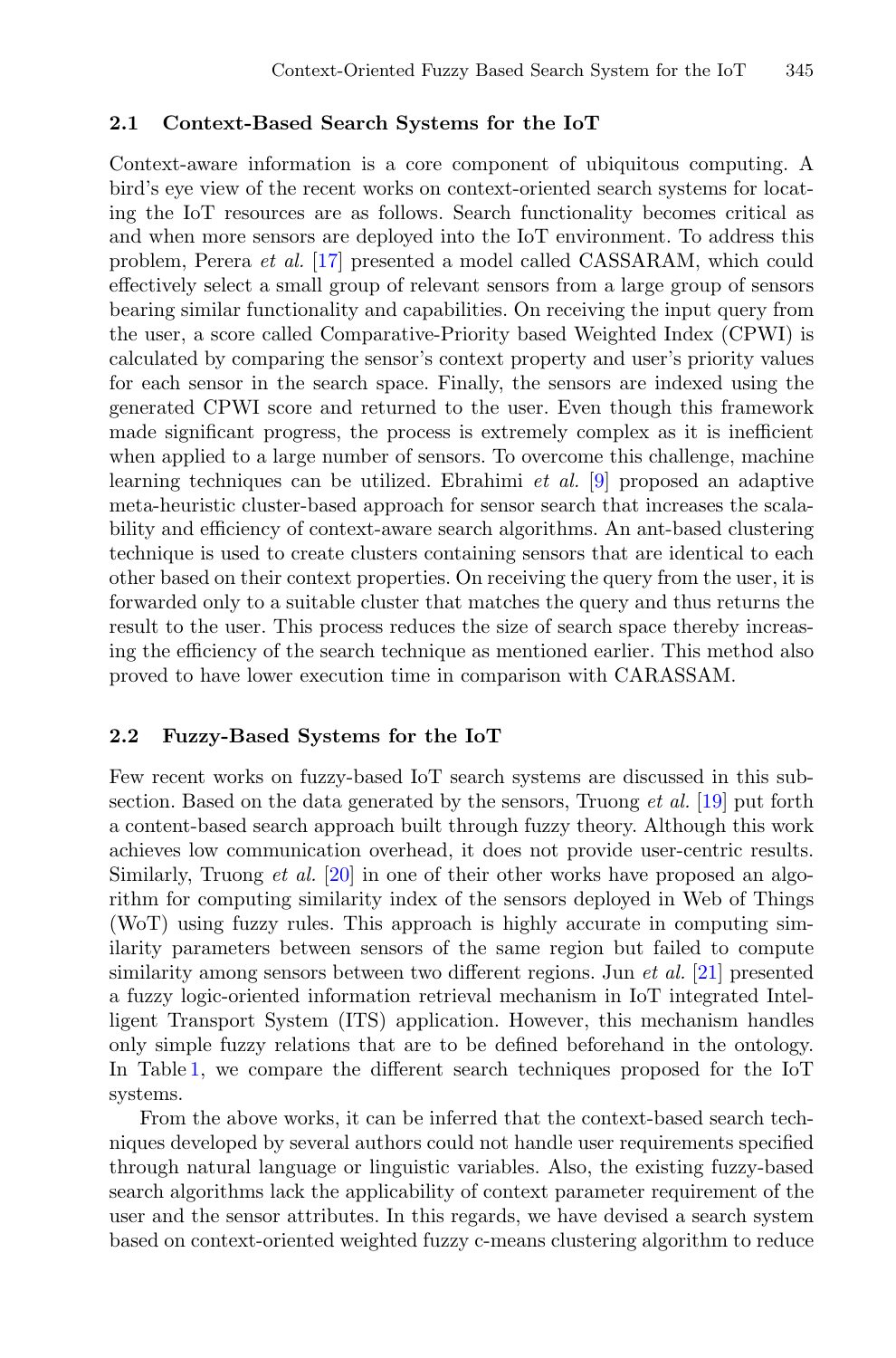the sensor search space in the IoT and thereby decrease the communication overhead for efficient query resolution. Our approach is also capable of handling the queries given by the user through linguistic variables.

| Authors                                            | Approach                                                                       | Advantages                                                             | Drawbacks                                                                                                     |
|----------------------------------------------------|--------------------------------------------------------------------------------|------------------------------------------------------------------------|---------------------------------------------------------------------------------------------------------------|
| Context-based search techniques                    |                                                                                |                                                                        |                                                                                                               |
| Perera.<br>$et\ al.\ [17]$                         | CARRASAM<br>framework                                                          | Distributed search and<br>rank model based on<br>context information   | Inefficient in the<br>aggregation and<br>management of<br>context-properties for a<br>large number of sensors |
| Ebrahimi<br>$et \ al. \ 9$                         | A meta-heuristic<br>Ant-Clustering algorithm<br>for search space               | User queries are<br>forwarded to a particular<br>matching cluster only | Offline cluster formation<br>process is time<br>consuming                                                     |
| clustering<br><b>Fuzzy-based Search Techniques</b> |                                                                                |                                                                        |                                                                                                               |
| Truong<br>$et \ al. [19]$                          | Content-based fuzzy<br>logic technique                                         | Achieves low<br>communication overhead                                 | Fails to provide<br>user-centric information<br>since their preferences<br>are not considered                 |
| Truong<br>$et \ al. \ [20]$                        | Computation of<br>similarity index between<br>the sensors using fuzzy<br>logic | Highly accurate query<br>resolution                                    | Could not compute<br>similarity index of<br>sensors between two<br>different regions                          |
| Jun<br><i>et al.</i> [21]                          | Information retrieval<br>system based on fuzzy<br>logic for ITS                | User's preference was<br>taken into consideration                      | Applicable only to<br>pre-defined simple fuzzy<br>relations                                                   |

**Table 1.** Comparison of Different Existing Search Techniques in the IoT

# **3 Problem Definition and Background**

In this section, we outline the sensor search problem considering user queries and sensor properties. In the first subsection, we formulate the problem mathematically along with an example. We discuss the importance of fuzzy logic applicability for IoT search systems in the second subsection.

# **3.1 Problem Definition**

An IoT application typically comprises of a large number of sensors. Depending on the service that the system needs to provide, the application has to choose a subset of sensors from the available large set. Due to this, there arises a need to search and select sensors in the most efficient and effective possible way. The problem at hand can be illustrated as follows. Consider a set of sensors  $S = \{s_1, s_2, s_3, \ldots, s_n\}$ , with dynamic size, *i.e.*, where *n* is number of sensors present in the search space (collection of sensors over which search is to be performed). Let,  $A = \{a_1, a_2, a_3, \ldots, a_m\}$  be the set of properties possessed by the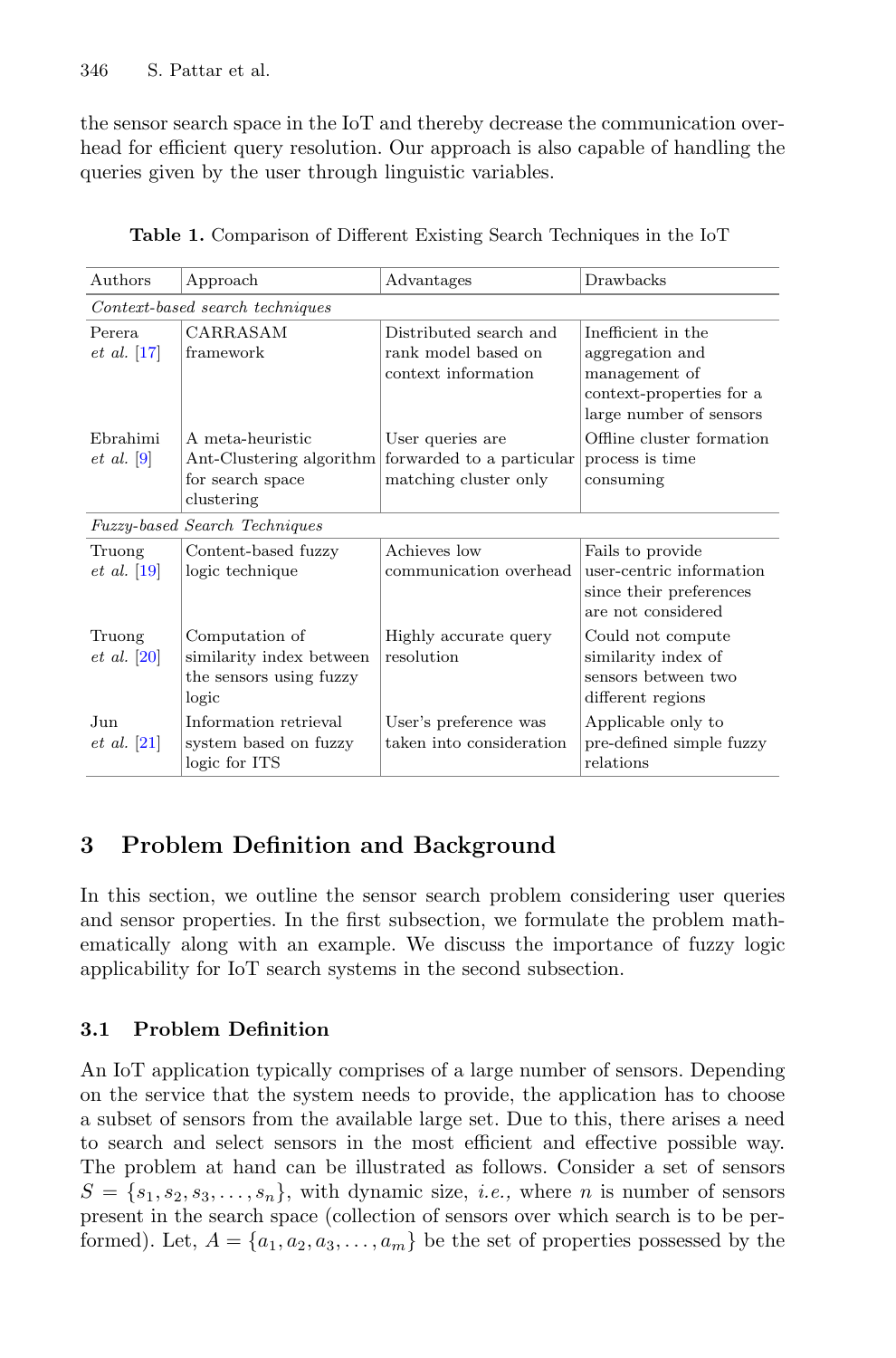sensors (such as sensor type, data output, geographical location, life-time, accuracy, error rate, bandwidth, reliability, *etc*). These properties are used as parameters in the search process to select an appropriate set of resultant sensors. They are classified into two types namely, content-properties and context-properties. The former set of properties consists of the parameters of the data emitted by the sensors (represented by the set  $O$ ), while the latter set describes the situation based properties (context) of the sensors (represented by the set  $C$ ). It is necessary for us to find out an optimum subset  $P \subseteq S$  such that it satisfies the conditions specified by the user. Some of the attributes of set A change over time. Thus, a sensor  $s \in S$  can be represented as,

$$
s \colon T \to F \tag{1}
$$

where,  $T$  represents the set of time intervals within which sensor reading are extracted and F is the set of attribute instances of a sensor, where  $F \subseteq A$  *i.e.*, the sensor readings can either belong to output-data set  $(O)$  or context-based attribute set  $(C)$ . An IoT application has to capture user requirements in the form of a query in order to perform search and select operation on the sensor set  $S$ . We use query  $Q$  to represent the user-requirements, that in-turn specifies the sensor properties  $x \in A$  required by the user along with the relationships among them. This query is used to discover the "optimal subset" of  $p_n$  sensors that match the user-requirements. Thus the query  $Q$ , can be formulated by the function as follows,

$$
Q: T \times X \times p_n \to F \tag{2}
$$

where, the query poses a request to locate  $p_n$  sensors from S, such that they have  $x \in A$  properties at time-stamp  $t \in T$ .  $F \subseteq S$  defines the subset of "optimal" sensors" obtained after the query has been executed.

*Example.* Let us consider an IoT application designed for an ITS system with n sensors. The objective of this application is to offer search service to the user and help him/her in locating appropriate sensors for their use. Thus,  $S$  represents the set of sensors deployed in the ITS environment. Let the attribute set defined for the sensor set S be  $A = \{reading - data, latitude, longitude, battery$  $life, reliability, time - stamp$ . For a given set of four temperature sensors, let us assume that set  $O = \{ \{ (30 \text{deg}, 1.00 \text{ pm}), (36 \text{deg}, 1.02 \text{ pm}) \}, \{ (40 \text{deg}, 1.05 \text{ pm}) \}, \}$  $\{(42\deg, 1.10 \text{ pm})\}$  consists of temperature measured by the sensors at a particular time interval. Similarly, C contains such readings for two context-properties, battery-life and reliability. A user query on such a search space can take form like, To retrieve sensors that measure temperature (sensor type context-property) between the time interval 1.00 pm to 1.15 pm (content property). Thus, a query can have constraints on both the set of content as well as context-properties.

## **3.2 Fuzzy Logic and Its Importance in IoT**

Everything present in the world we live in is a matter of measure. We encounter many problems in our real life that are challenging to understand, measure or solve using the concept of crisp logic (binary: 2 values only). This complexity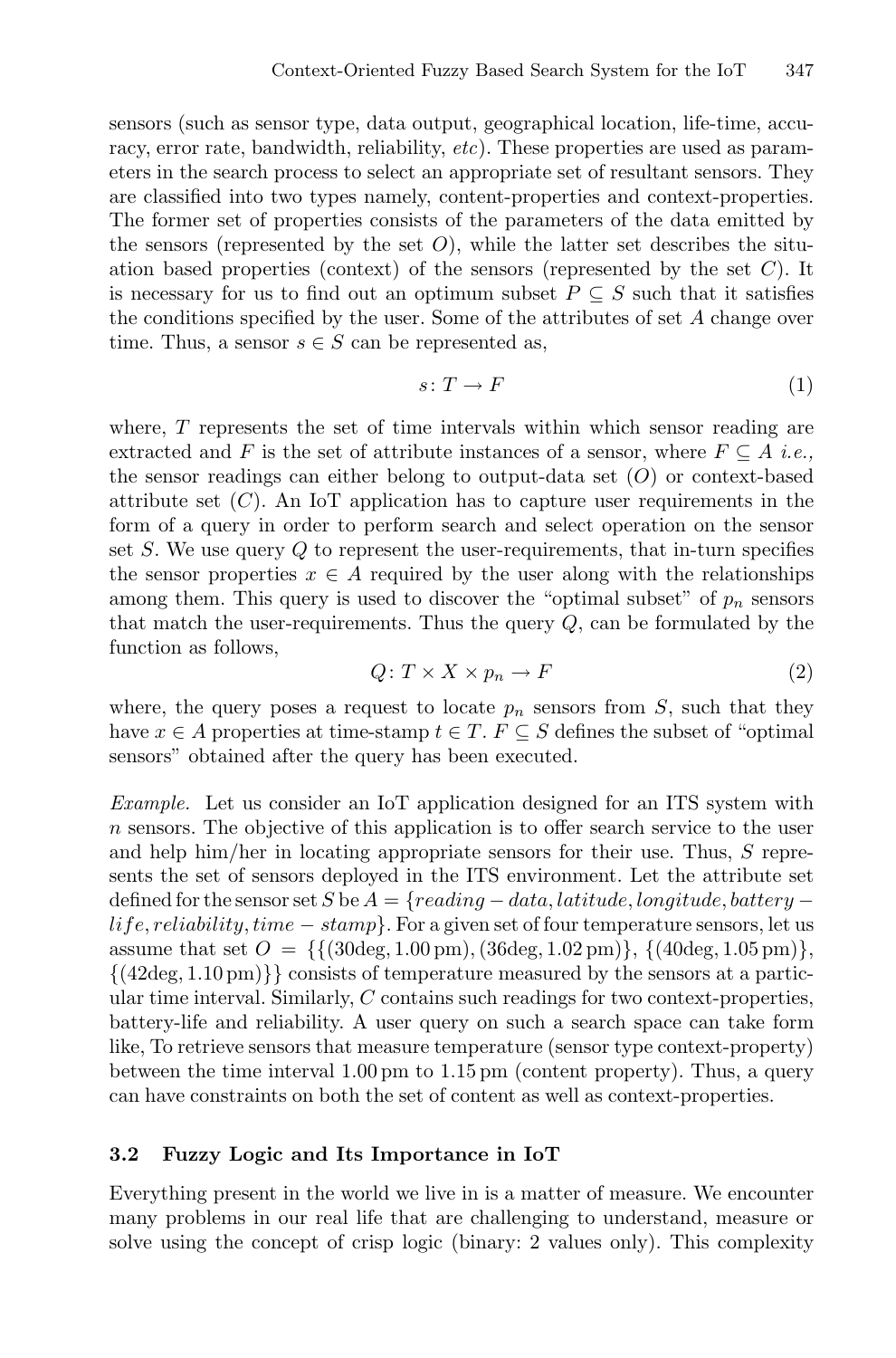arises due to the uncertainty associated with the problems, making it difficult to arrive at an accurate solution. These challenges pave the way for fuzzy logicbased approaches. Fuzzy logic is an effective technique that handles the ambiguity present in complex problems, thereby providing the best possible solution. Unlike binary logic that accepts only either of the two values 0 or 1 (true or false), fuzzy logic is multi-valued. It deals with approximation rather than precision. Fuzzy logic also provides a medium to represent linguistic variables (in natural language) that in-turn express human's reasoning capabilities [8].

Let us take an example from an IoT search requirement scenario to better understand the importance of fuzzy logic and how its association with context parameters uplifts the competence of the search system. Two users Ravi and Ranjan intend to acquire road traffic congestion data captured by the sensors in a certain city, say Bengaluru, for different purposes. Ravi prefers to make use of data collected from highly accurate sensors (say, 95% of accuracy) while Ranjan is interested in using the information aggregated by the moderately reliable sensors (say, 70% of reliability). Here, the terms 'accurate/accuracy', 'reliable/reliability' are referred to as "linguistic descriptor" that captures the user requirements.

The existing search systems designed for the IoT require queries to be in a crisp format and thus fails to provide a user-centric query resolution mechanism. Fuzzy logic can be used to handle this challenge. In traditional crisp logic methodology, the linguistic descriptor is expressed either as 'accurate' (value: 1) or 'not accurate' (value: 0), while in fuzzy systems, the linguistic variable is expressed as 'less-accurate', 'accurate', 'more-accurate' and so on, where each variable is associated with a truth value between 0 to 1 operating on the basis of membership functions. If a sensor has an accuracy value of 0.9, then 0.9 is called as the "degree of membership" of the sensor in a fuzzy set that represents accuracy context-property.

In this work, we design a fuzzy logic-based search mechanism for the IoT system. Initially, properties of the sensors are used to create clusters that hold similar sensors (through our proposed semantic weight-based fuzzy c-means searchspace clustering algorithm). Then, a user query that expresses search constraints in linguistic terms is mapped to one of the appropriate cluster (through the selection of cluster head). Finally, a subset of sensors that matches the given user requirements are selected and returned. This approach offers user-centric results by considering the fuzzy representation of both sensor properties and user constraints. Also, the overall communication overhead for query resolution is effectively reduced due to the use of clustering approach.

## **4 The Proposed Sensor Search Scheme**

In this section, we describe in detail the execution flow and construction of the proposed sensor search model delineating the techniques used for query processing, search space structuring and query resolution.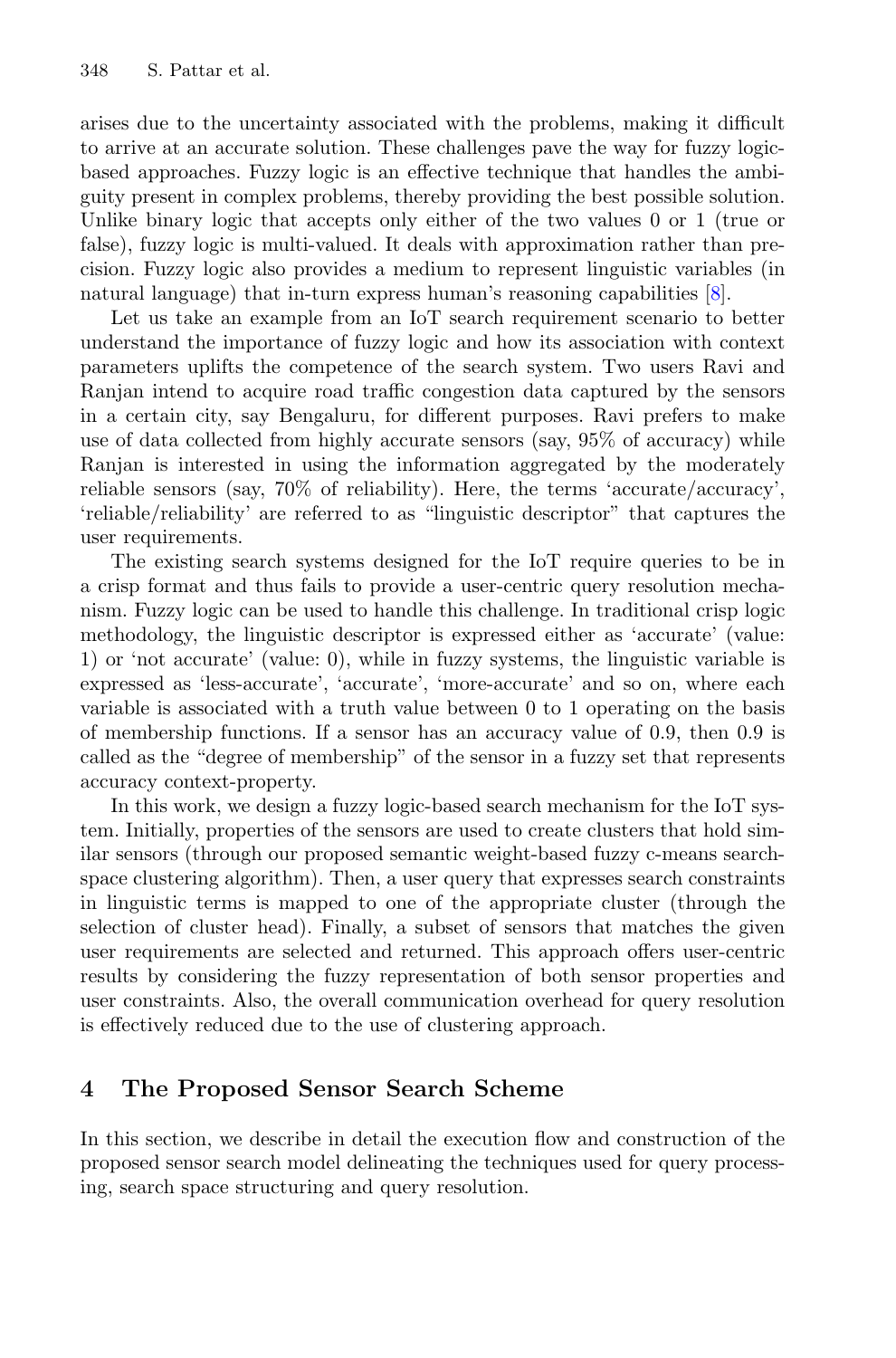

**Fig. 1.** Overall workflow of the proposed sensor search scheme

#### **4.1 Execution Flow of the Search System**

Our proposed sensor search scheme executes in three phases as depicted in Fig. 1. The processes carried out in each phase is explained in the following.

- *Phase I: Query Processing.* Initially, user submits a query specifying the search constraints. A graphical user interface captures this query, where two kinds of user requirements are to be input *i.e.*, (i) indefinite - these are nonnegotiable constraints, and (ii) definite - these requirements are negotiable. Further, these constraints are expressed in the form of values for linguistic variables that are predefined by the search system.
- *Phase II: Search Space Structuring.* This is a offline phase where the data from the sensors are gathered and used for clustering. To group similar sensors based on their context-data and functionality, we use the semantic weighted fuzzy c-means clustering algorithm which is explained in the subsequent subsection.
- *Phase III: Query Resolution.* In this phase search results containing appropriate sensors that match the given query constraints are constructed in two subsequent sub-phases. First, a relevant cluster (represented by the cluster head) is chosen and then the query is forwarded to it. Here, the cluster head is selected by calculating the semantic similarity score (discussed in Sect. 4.2) between the query and cluster head. In the second sub-phase, we employ the multi-dimensional Euclidean distance to select the appropriate sensors in the chosen cluster.

To abet the search technique, it is essential to annotate the sensors with semantic knowledge using ontology [15]. Hence, we have used Semantic Sensor Network Ontology (SSN) to interpret the attributes of the sensors and establish a link between them  $[11,14]$ . It also enables us to achieve interoperability among heterogeneous devices and applications in the IoT [7]. The proposed search scheme allows the user to query using imprecise values that are modeled as linguistic variables. Through the proposed fuzzy clustering mechanism these linguistic terms aid to obtain user-centric results. Also, the communication overhead of the proposed search system is drastically reduced by incorporating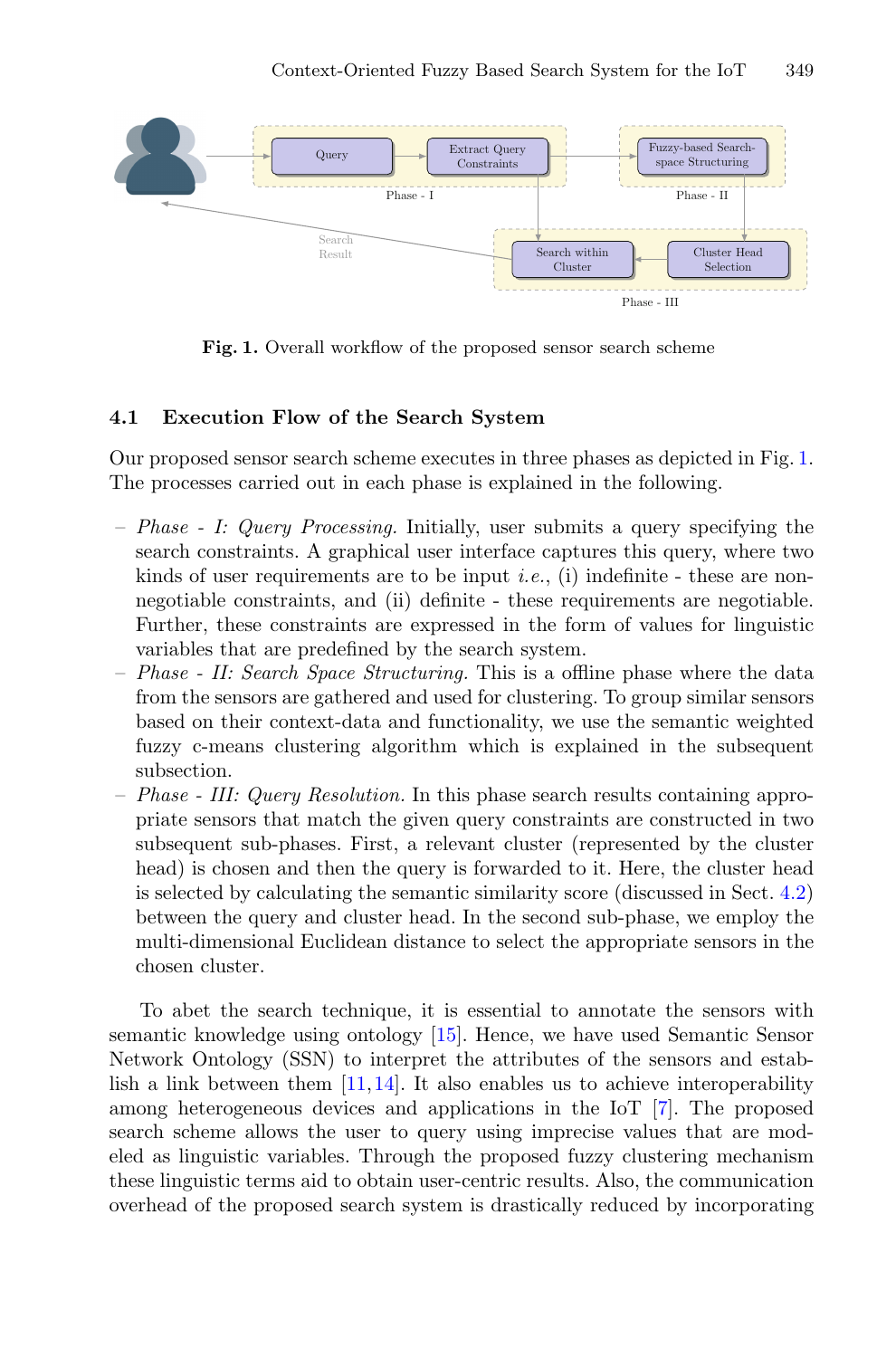the search space structuring and cluster selection process, thus resulting in an efficient search performance.

## **4.2 Fuzzy-Based Search Space Cluster Formation**

We have employed a semantic weight-based fuzzy c-means algorithm to form clusters, wherein each cluster consists of sensors with similar functionality and properties. Fuzzy C-Means (FCM) approach was first put forth by Bezdek *et al.* [6]. The drawback of this standard algorithm is that it treats every sensor in the search space equally *i.e.*, every sensor is given the same importance and thus increases the processing time. Hence, a Weight-based Fuzzy C-Means (WFCM) clustering approach is introduced by Hung *et al.* [10]. In this approach, weight is calculated for each sensor in the search space where the weight defines the sensor's importance.

The main objective of the proposed clustering technique is to create a membership matrix for the given search space (*i.e.*, S) by considering the attributes of the sensors (*i.e.*, A). As it is impossible for a user to precisely define the query constraints quantitatively which leads to imperfect similarity search. Being motivated by the semantic techniques like ontologies that perfectly capture the descriptive features of the sensor data, we utilize them to define a similarity score [13]. Given two sensors,  $s_i$  and  $s_j$ , the similarity between them is represented by  $sim(s_i, s_j)$ . We extract the ontological concepts for these sensors (p denotes the number of properties that are similar between the sensors) and calculate the score using the below equation.

$$
sim(s_i, s_j) = \begin{cases} \sum_{k=1}^{p} \frac{C_{sim}(s_i, s_j)}{p}, & p > 0\\ 0, & p = 0 \end{cases}
$$
 (3)

Here,  $C_{sim}$  is the semantic similarity between two given ontological concepts (*i.e.*, linguistic variables) and is calculated using the Eq. 4.

$$
C_{sim}(c_i, c_j) = \begin{cases} 1, & \text{if } linguistic\ variables\ have\ same\ terms\\ 0, & \text{if } linguistic\ variables\ have\ different\ terms\\ \frac{\zeta}{|height(c_i) - height(c_j)|}, & \text{otherwise} \end{cases} \tag{4}
$$

where  $\zeta$  is the balancing factor that controls the contribution of the number of levels between the given concepts to the similarity score.

We modified the technique presented by Hung *et al.* [10] in order to make it suitable for sensor search problem. Algorithm 1 outlines the steps of our proposed clustering scheme. Our objective is to cluster the sensor set  $S$  into  $z$  clusters. The proposed approach is an iterative algorithm where initially random values between 0 and 1 are assigned to the membership matrix  $U$  (Step-1 in Algorithm 1), and then cluster heads, denoted by set H, are calculated. Here, the semantic similarity score is used as a weight to calculate  $H$ . Generally, the semantic score of sensors that possess similar properties is high and thus it is multiplied with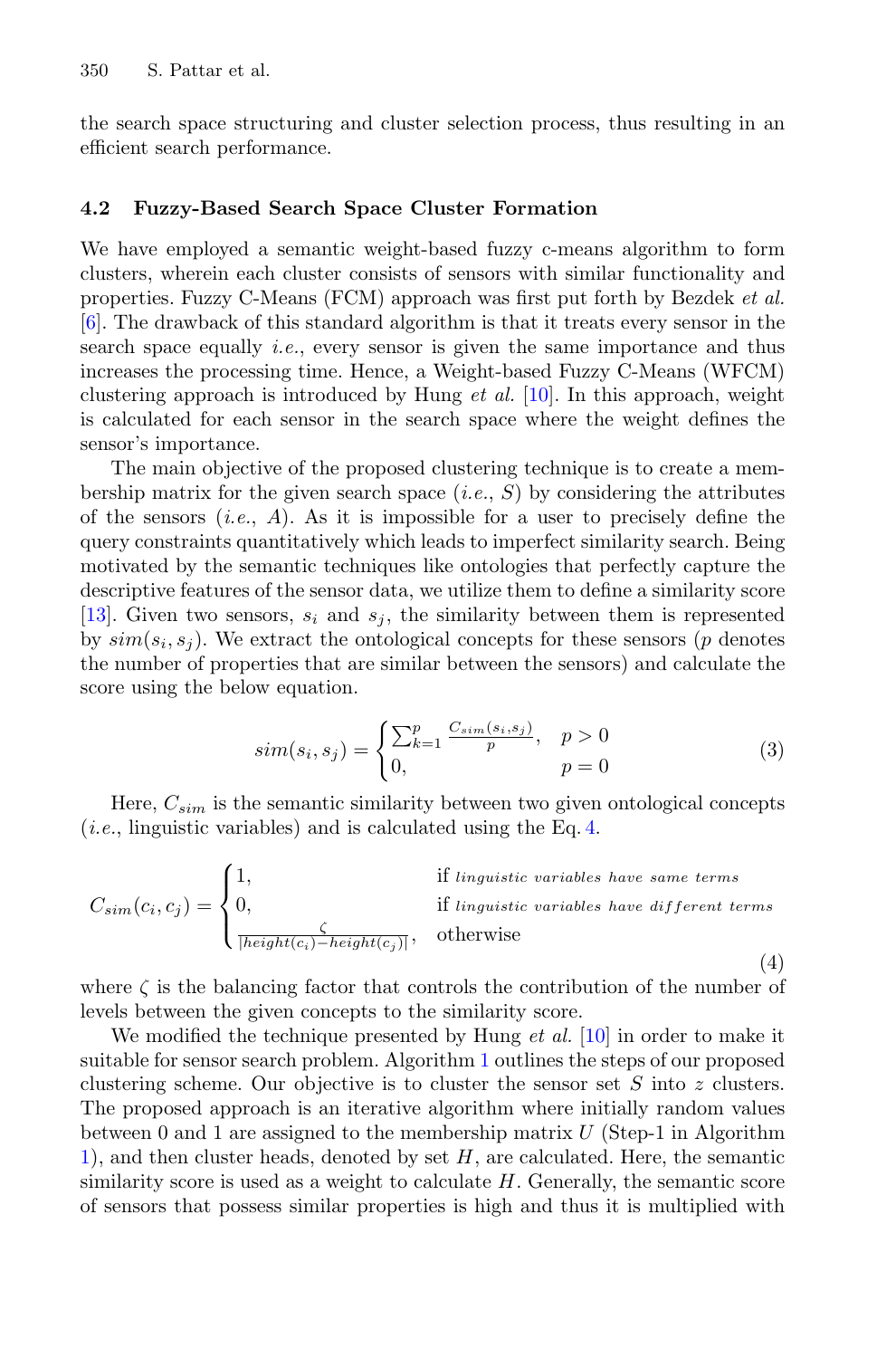```
Algorithm 1. Semantic Weight-based Fuzzy C-means Search-space Clustering
Input : Sensor Search Space, S = \{s_1, s_2, \ldots s_n\};Number of Clusters, z;
Output: Cluster Heads, H;
 1: k \leftarrow 02: repeat
 3: k \leftarrow k+1# Step-1: Setup the membership matrix.
 4: for i \leftarrow 1 to z do<br>5: for j \leftarrow 1 to n
 5: for j \leftarrow 1 to n do<br>6: u_{ij} \leftarrow random val
 6: u_{ij} \leftarrow \text{random value between 0 and 1.}<br>7: end for
            7: end for
 8: end for
        # Step-2: Calculate Cluster Heads.
9: for i \leftarrow 1 to z do<br>10: h_i \leftarrow calculate cl
10: h_i \leftarrow calculate cluster head using Equation 5.<br>11: H \leftarrow H \cup h_i11: H \leftarrow H \cup h_i<br>12: end for
        end for
        # Step-3: Update the Membership Values.
13: for i \leftarrow 1 to z do<br>14: for i \leftarrow 1 to n
14: for j \leftarrow 1 to n do<br>15: u_{ij} \leftarrow \text{update me}15: u_{ij} \leftarrow \text{update membership value using Equation 6.}<br>16: U \leftarrow U \cup u_{ij}16: U \leftarrow U \cup u_{ij}<br>17: end for
            end for
18: end for
19: until ||U^k - U^{k-1}|| < \beta20: return H
```
the membership value to obtain the updated weighted cluster heads. Equation 5 is used for this purpose, where  $h_i$  is the cluster head for  $i^{th}$  cluster, m is the fuzzification parameter, and  $s_i$  is a particular sensor among *n* sensors.

$$
h_i = \sum_{k=1, k \neq j}^{n} \frac{\sin(j, k) * u_{ij}^m}{\sum_{t=1, k \neq j}^{n} \sin(j, t) * u_{tj}^m} s_j, \qquad j = 1, 2, \dots n.
$$
 (5)

In the third step, the membership values are updated using the below equation.

$$
u_{ij} = \frac{\|s_j - h_j\|^{-1/(m-1)}}{\sum_{i=1}^{z} \|s_j - h_i\|^{-1/(m-1)}}
$$
(6)

The above steps are repeated until the difference between the membership matrix of current and previous iterations are below a pre-defined tolerance value  $(i.e., \beta).$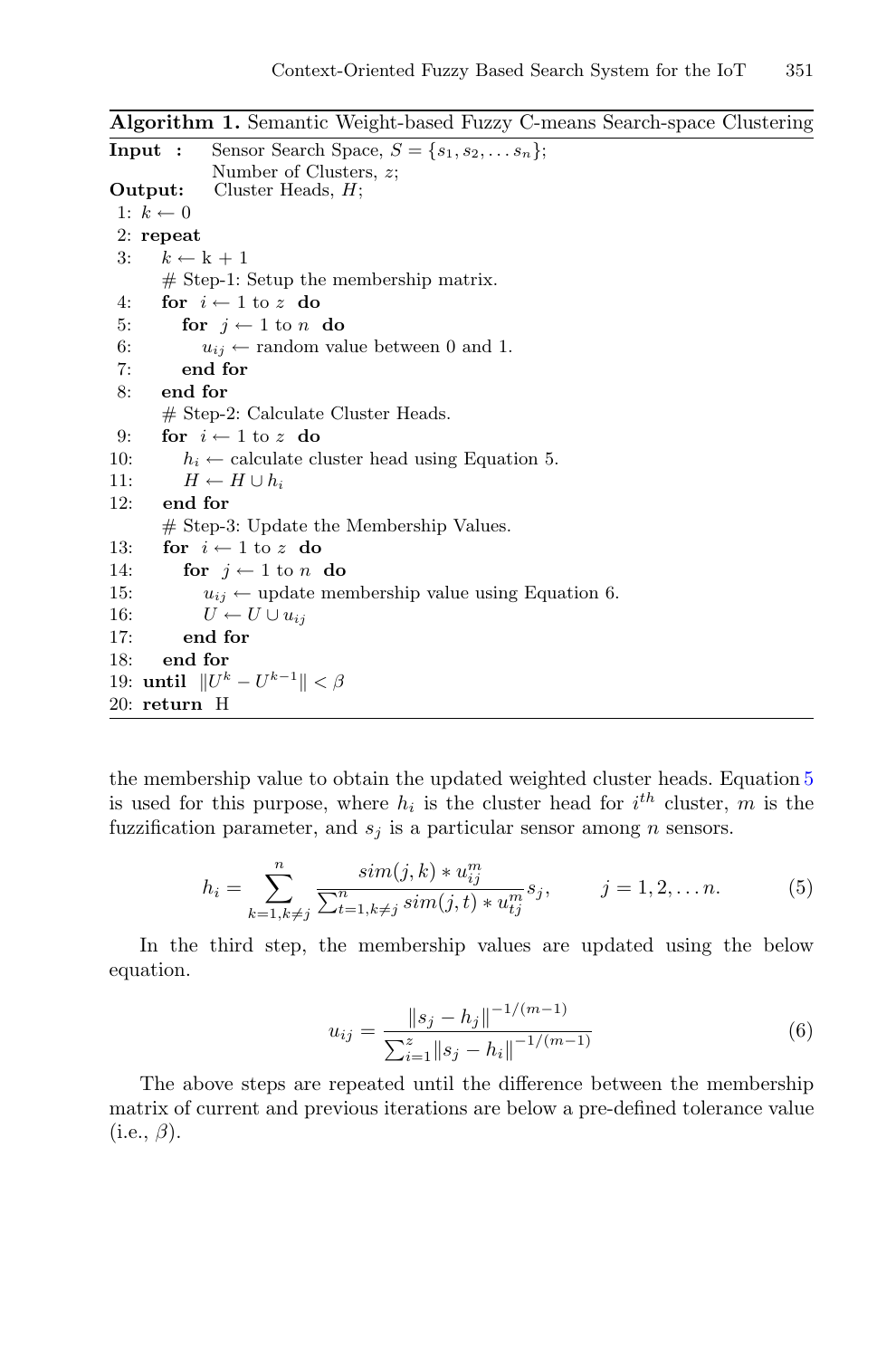# **5 Experiments and Results**

In this section, we describe the methods of experimentation, assumptions taken into consideration and datasets used to evaluate our proposed technique.

## **5.1 Implementation**

We have implemented our proposed prototype search technique in Java. The SSN ontology required for sensor data modeling is handled by Apache Jena Framwork (Version 3.12.0) [3] and SPARQL querying language [5]. We have also made use of libraries like Commons Math from Apache [2] to calculate semantic weights and euclidean distance. For our experimental purposes, we have used environmental datasets MesoWest [4] and Air Quality Sensor Dataset [1] that capture the air quality measurement reading recorded from sensors. As at present there does not exists public dataset that houses context-properties of the sensors, we have randomly generated ten context-properties for each of the sensors in the above datasets. These properties include location, accuracy, type, battery life, life-time, error rate, bandwidth, reliability, energy, and availability. To evaluate and measure the performance of the proposed search system, we used a computer with Intel(R) Core i5-4200M 2.50 GHz processor with 8 GB RAM. The dataset constructed consists of a total 1,00,000 readings.

After, conducting several empirical tests we have set the optimal values of the parameters as  $\zeta = 0.7$ ,  $z = 10$ ,  $m = 1.75$  and  $\beta = 0.5$ . In the following, we discuss them: (i) The balancing factor  $(\zeta)$  in semantic score calculation controls the contribution of sensor attributes to the cluster formation, thus it decides the quality of the clusters. In this work as we used ten context-properties which mostly have three linguistic terms, the ontology thus has a tree with a maximum depth of 10 and at most 30 nodes (concepts). Here, a factor of 0.7 covers all the context-properties with these values of the ontology's depth and the number of nodes. (ii) As the number of context-properties in the dataset is limited to 10, the number of clusters  $(z)$  at this value achieves better search results. (iii) The fuzzification parameter  $(m)$  controls the magnitude of membership value. A higher value will magnify the addition of context-property, while a lower value decreases the role of the context-property to clustering process. It is observed that a 1.75 value balances the membership matrix with all the context-properties. (iv) The tolerance value  $(\beta)$  controls the number of iterations required for cluster formation. We noted that at 0.5 value of  $\beta$ , the difference in membership updation is no longer decreasing and thus effectively stops the clustering process.

## **5.2 Performance Evaluation and Analysis**

In this subsection, we compare the proposed fuzzy based search technique with one of the recent search technique in the area of sensor search which is based on ant-colony optimization (AntClust). Among many works, this is the only technique that uses a meta-heuristic approach for clustering of sensors along with considering many sensor context-properties for implementation [9]. We have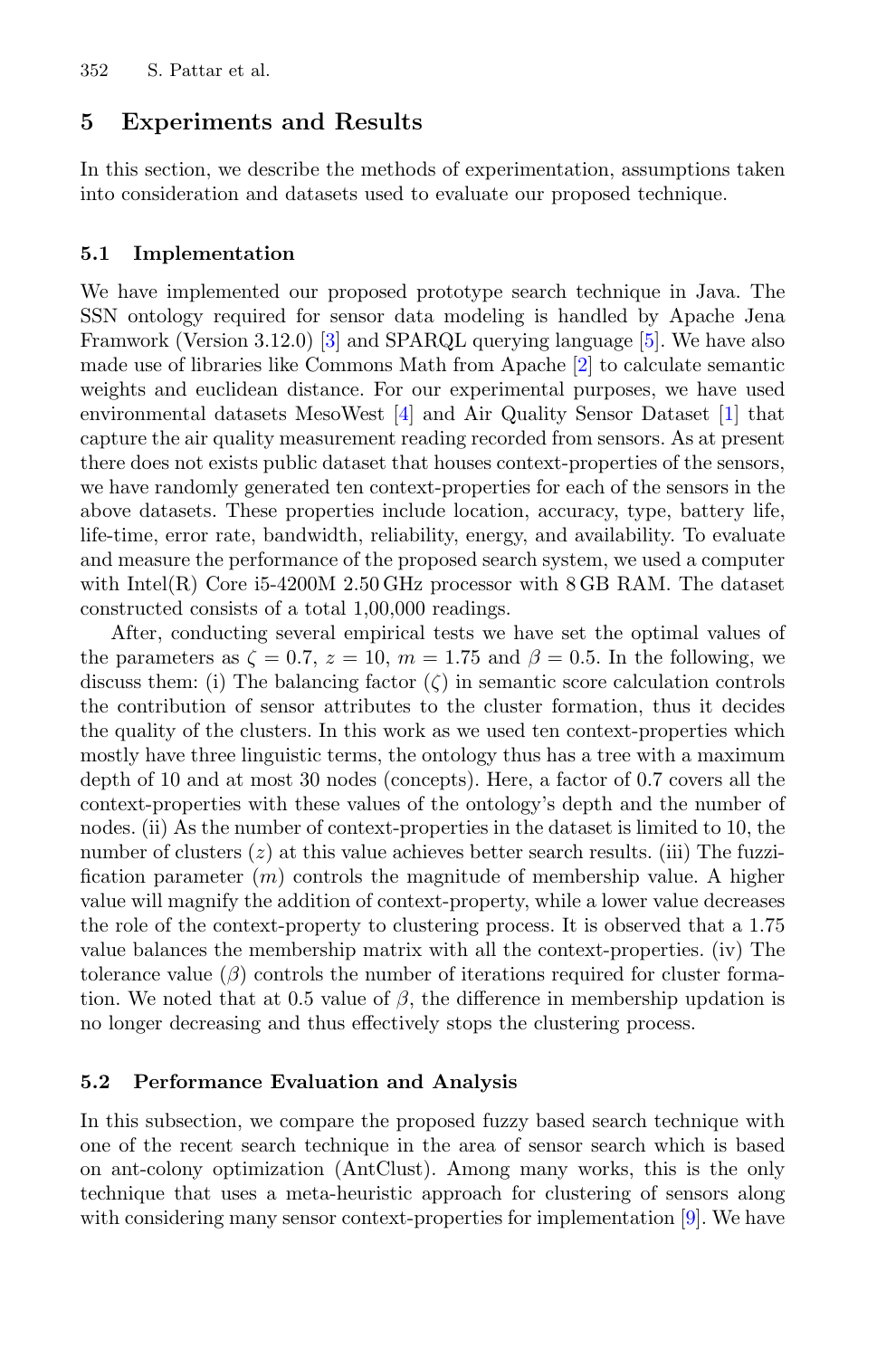constructed a total of five queries by combining different number of sensorproperties along with several combinations of their linguistic terms and report the mean of 10 executions. For comparison we have considered some common parameters that are the characteristic features of the search system which are detailed as follows:

**Processing Time.** It is the time taken by the search system to resolve a given query (*i.e.*, search space structuring, query processing, and resolution). As seen in Fig. 2, the proposed technique takes comparatively less time than AntClust. This is attributed to the fact that AntClust involves a two-phase cluster formation process where at first level sensors are grouped based on their type and further at second level they are clustered based on their attributes. However, in our approach, only one phase is involved where semantic-based clustering technique groups the sensors with similar descriptive (linguistic) properties, we thus eliminate the two-way cluster formation and search. Due to this, the overall communication overhead in the search system is drastically reduced.



**Fig. 2.** Performance comparison of proposed work with AntClust.

**Accuracy of Cluster Formation.** In this experiment, the quality of clusters formed by the search technique is measured. The obtained results indicate that our approach creates high-quality clusters than AntClust technique (Fig. 3). As the search space involves multi-modal and multi-dimensional attributes of the sensors, it is a challenging task to define a perfect boundary that separates the sensors that belong to more than one cluster. AntClust technique makes use of most similar sensor (MSS), a memory-based score to assign a sensor to a particular cluster. With a high feature search space (*i.e.*, a large number of context-properties) this approach fails to identify the belongingness of the sensor to a particular group. However, owing to the semantic similarity score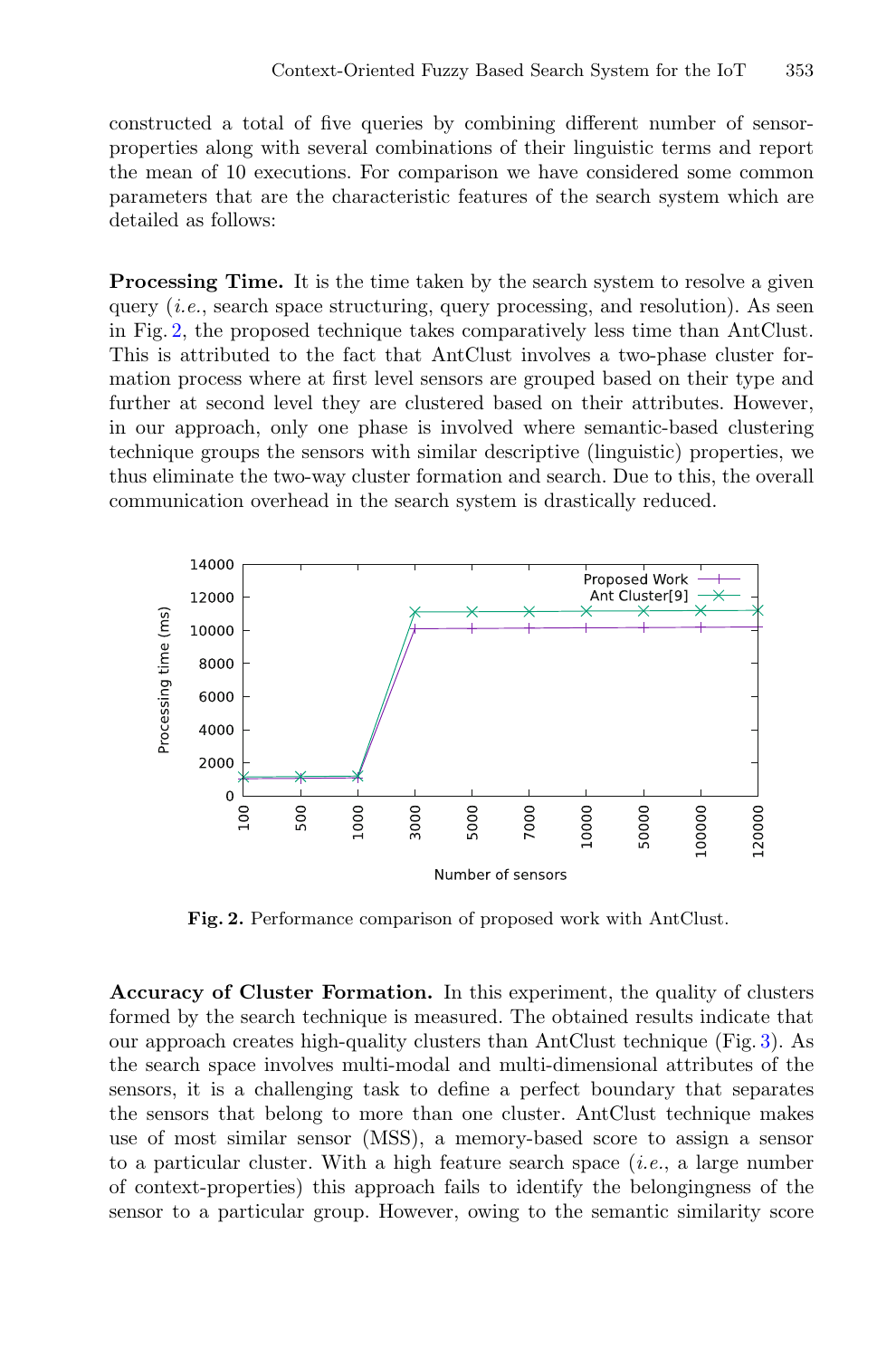our clustering approach can easily identify the sensor's affinity to a particular cluster as all the matching context-properties of that cluster are considered.



**Fig. 3.** Comparison of accuracy (quality) of cluster.

**Search Accuracy.** We conducted another experiment to measure the effectiveness of the proposed approach with respect to the search results. As seen in Fig. 4 search accuracy of the proposed work is better than the existing AntClust algorithm. As we earlier mentioned, our proposed algorithm aids in forming precise clusters and also the use query is forwarded only to the most acceptable cluster due to which the accuracy of search results are significantly higher. Thus, user-centric results are provided the proposed search scheme due to the use of semantic weights and fuzzy clustering technique.



**Fig. 4.** Comparison of search accuracy.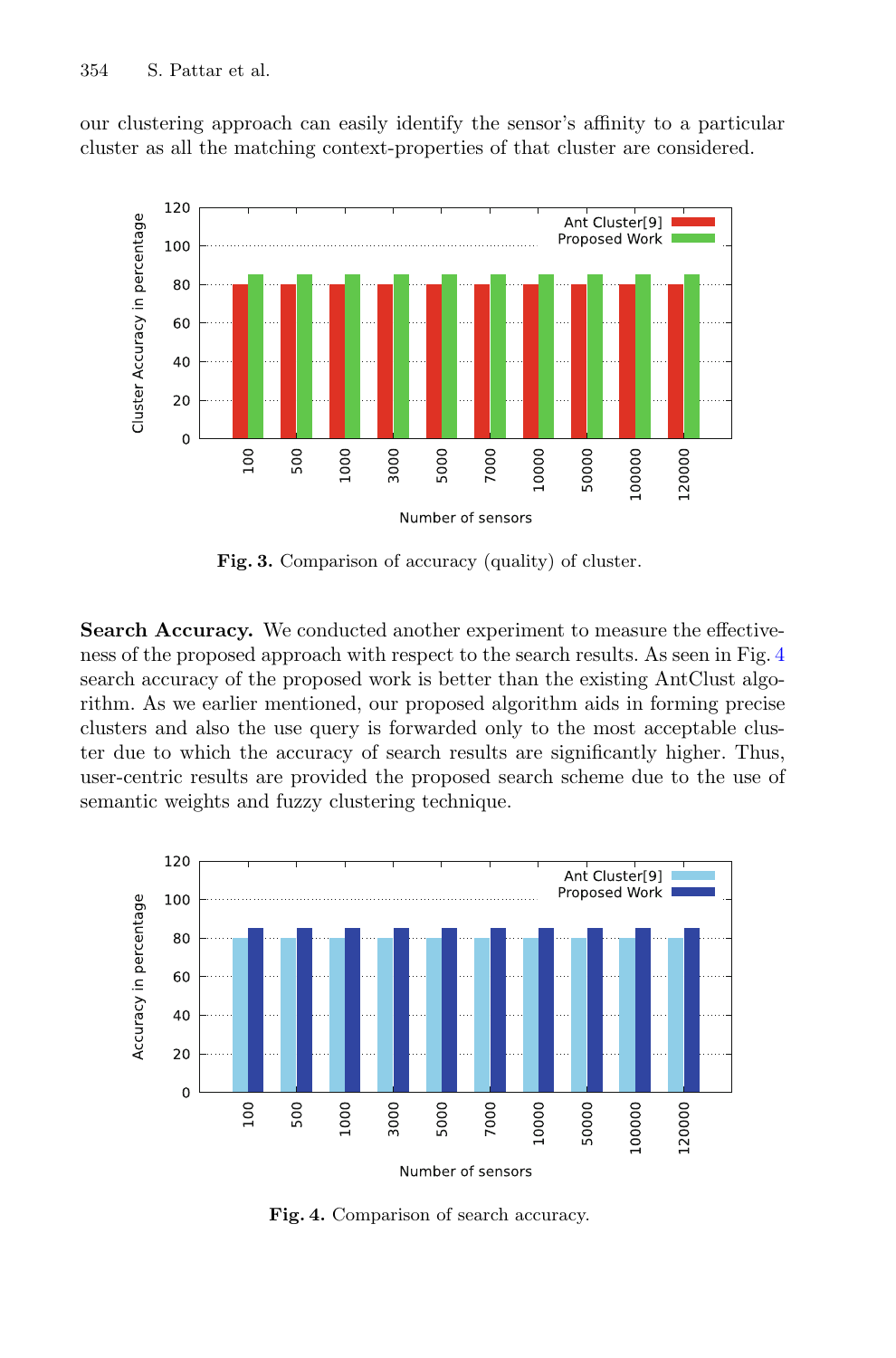# **6 Conclusions**

Searching for relevant sensors among a large pool of connected devices in the IoT has become a significant task with the creation of several prominent applications across various sectors of the society. Thus, numerous techniques are proposed in the past to address this problem, but they do not consider the user's context and also take query in rudimentary quantity values. In this paper, we have devised a fuzzy-based context-oriented search algorithm that aids in forming clusters through semantic weights. The submitted user query is directed to the cluster that is most appropriate to the context of the query. Experimental results demonstrate that the proposed search space structuring technique drastically decrease the search processing time owing to the effective semantic-based cluster head selection in comparison to the meta-heuristic approach. It also achieves lower communication overhead through the one-way inter-cluster search. Also, when compared with the existing work our method yields effective results and thus provide a superior user-centric search system.

# **References**

- 1. Air Quality Sensor Dataset. [https://github.com/BathHacked/documentation/](https://github.com/BathHacked/documentation/wiki/Bath-Air-Quality-Sensor-Data) [wiki/Bath-Air-Quality-Sensor-Data.](https://github.com/BathHacked/documentation/wiki/Bath-Air-Quality-Sensor-Data) Accessed 20 Aug 2019
- 2. Apache Commons Math. [https://commons.apache.org/proper/commons-math/.](https://commons.apache.org/proper/commons-math/) Accessed 20 Aug 2019
- 3. Apache Jena. [https://jena.apache.org/.](https://jena.apache.org/) Accessed 20 Aug 2019
- 4. MesoWest Dataset. [http://mesowest.utah.edu.](http://mesowest.utah.edu) Accessed 20 Aug 2019
- 5. SPARQL Query Language. [https://www.w3.org/TR/sparql11-query/.](https://www.w3.org/TR/sparql11-query/) Accessed 20 Aug 2019
- 6. Bezdek, J.C., Ehrlich, R., Full, W.: FCM: the fuzzy c-means clustering algorithm. Comput. Geosci. **10**(2–3), 191–203 (1984)
- 7. Desai, P., Sheth, A., Anantharam, P.: Semantic gateway as a service architecture for IoT interoperability. In: IEEE International Conference on Mobile Services, pp. 313–319. IEEE (2015)
- 8. Dilli, R., Argou, A., Pilla, M., Pernas, A.M., Reiser, R., Yamin, A.: Fuzzy logic and MCDA in IoT resources classification. In: Proceedings of the 33rd Annual ACM Symposium on Applied Computing, pp. 761–766. ACM (2018)
- 9. Ebrahimi, M., ShafieiBavani, E., Wong, R.K., Fong, S., Fiaidhi, J.: An adaptive meta-heuristic search for the Internet of Things. Future Gener. Comput. Syst. **76**, 486–494 (2017)
- 10. Hung, C.C., Kulkarni, S., Kuo, B.C.: A new weighted fuzzy c-means clustering algorithm for remotely sensed image classification. IEEE J. Sel. Top. Sign. Proces. **5**(3), 543–553 (2011)
- 11. Lefort, L., et al.: Semantic sensor network. XG final report (2011)
- 12. Pattar, S., Buyya, R., Venugopal, K.R., Iyengar, S.S., Patnaik, L.M.: Searching for the IoT resources: fundamentals, requirements, comprehensive review, and future directions. IEEE Commun. Surv. Tutorials **20**(3), 2101–2132 (2018)